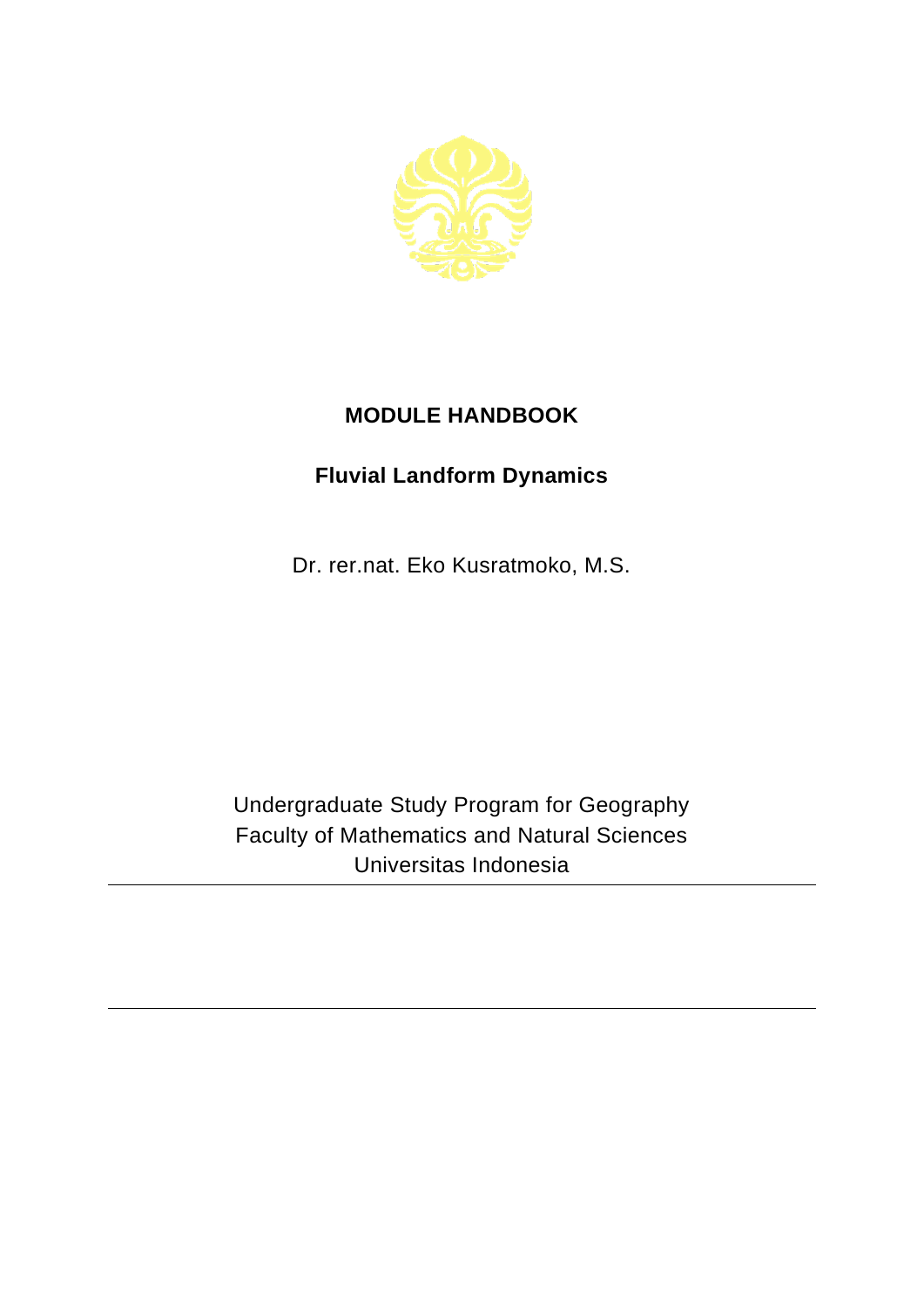| Module designation                                                 | <b>Fluvial Landform Dynamics</b>                                                                                                                                                                                                                                                                                                                                                                                                                                                                                              |
|--------------------------------------------------------------------|-------------------------------------------------------------------------------------------------------------------------------------------------------------------------------------------------------------------------------------------------------------------------------------------------------------------------------------------------------------------------------------------------------------------------------------------------------------------------------------------------------------------------------|
| Semester(s) in which the module is<br>taught                       | Fifth (5th) Semester                                                                                                                                                                                                                                                                                                                                                                                                                                                                                                          |
| Person responsible for the module                                  | Dr. rer.nat. Eko Kusratmoko, M.S.                                                                                                                                                                                                                                                                                                                                                                                                                                                                                             |
| Lecturer                                                           | Dr. rer.nat. Eko Kusratmoko, M.S.<br>1.<br>Dra. Ratna Saraswati, M.S.<br>2.                                                                                                                                                                                                                                                                                                                                                                                                                                                   |
| Language                                                           | Bahasa Indonesia                                                                                                                                                                                                                                                                                                                                                                                                                                                                                                              |
| Relation to curriculum                                             | Elective                                                                                                                                                                                                                                                                                                                                                                                                                                                                                                                      |
| Teaching methods                                                   | Student-centered Learning and combination with Cooperative Learning                                                                                                                                                                                                                                                                                                                                                                                                                                                           |
| Workload (incl. contact hours, self-<br>study hours)               | 1.<br>Lectures: 150 minutes per week per semester<br>2.<br>Assignment: 180 minutes per week per semester<br>Independent study: 180 minutes per week per semester<br>3.<br>Minutes x weeks x semester: 510 x 14 x 1 = 7140 minutes per<br>4.<br>semester<br>5.<br>Midterm Examination: 100 minutes per semester<br>Final Examination: 100 minutes per semester<br>6.<br>7.<br>Total workload per semester: 7340 minutes / 122 hours 20 minutes                                                                                 |
| Credit points                                                      | 3 (Three)                                                                                                                                                                                                                                                                                                                                                                                                                                                                                                                     |
| Required and recommended pre-<br>requisites for joining the module | System and Process of Physical Geography<br>1.                                                                                                                                                                                                                                                                                                                                                                                                                                                                                |
| Module objectives/intended learn-<br>ing outcomes                  | The scope of the study material in this course emphasizes the discussion<br>of the fluvial process in a river flow. The discussion will include the fluvial<br>system of flow regimes, sediment sources, erosion processes,<br>transportation and deposition in river systems, forms and changes in<br>river flow. Furthermore, the influence of human activity will also be<br>discussed on the changes in the river system. Teaching and learning<br>activities held in the language of instruction are Indonesian.         |
| Content                                                            | Explain the fluvial system material<br>1.<br>2.<br>Explain the sediment sources and sediment transfers on a wide<br>scale<br>Classify river types, shapes, and changes<br>3.<br>Identify and group the form of channel morphology through<br>4.<br>satellite imagery<br>Analyze spatially and temporally changes in the form of the<br>5.<br>morphology of the channel in a river flow<br>Identifying and analyzing the effect of human activity both directly<br>6.<br>and indirectly on the fluvial process in a river flow |
| <b>Examination forms</b>                                           | $\qquad \qquad \blacksquare$                                                                                                                                                                                                                                                                                                                                                                                                                                                                                                  |
| Study and examination require-<br>ments                            | Individual Score (30%)<br>1.<br>Group Score (40%)<br>2.<br>Mid Examination (15%)<br>3.<br>Final Examination (15%)<br>4.                                                                                                                                                                                                                                                                                                                                                                                                       |